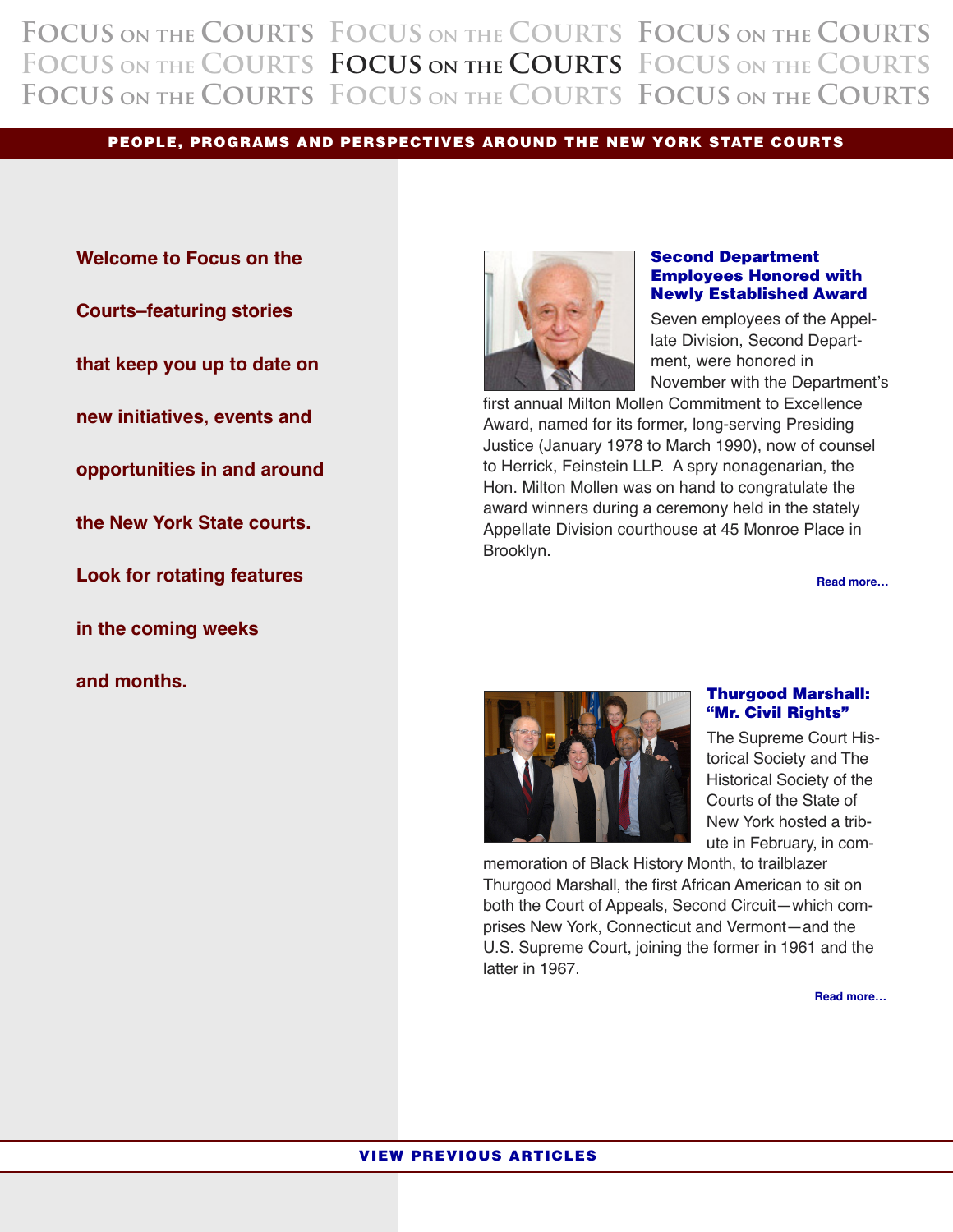## <span id="page-1-0"></span>**Second Department Employees Honored with Newly Established Award**

Seven employees of the Appellate Division, Second Department, were honored in November with the Department's first annual Milton Mollen Commitment to Excellence Award, named for its former, long-serving Presiding Justice (January 1978 to March 1990), now of counsel to Herrick, Feinstein LLP. A spry nonagenarian, the Hon. Milton Mollen was on hand to congratulate the award winners during a ceremony held in the stately Appellate Division courthouse at 45 Monroe Place in Brooklyn.

Among the recipients of this prestigious honor were Izetta Johnson, a senior management analyst in Kings County; Maria-Alana Recine, a court attorney referee in the Ninth Judicial District; Sharon Levy, a senior court officer in Nassau County; Bonnie Schmitt, a principal LAN administrator in Suffolk County; Arthur Bowden and Jane Lincoln, case management coordinators in Queens and Richmond counties, respectively; and Lorraine Benton-Horne,



From left to right: A. Gail Prudenti, Chief Administrative Judge of the Courts of New York State; Milton Mollen; Jonathan Lippman, Chief Judge of the State of New York Photo credit: Rick Kopstein

an associate appellate court clerk. The honorees represent each of the six judicial districts within the Second Department, which comprises Dutchess, Kings, Nassau, Queens, Orange, Putnam, Richmond, Rockland, Suffolk and Westchester counties.

Chief Administrative Judge and former Second Department Presiding Justice A. Gail Prudenti, who established the Milton Mollen Commitment to Excellence Award, discussed its significance prior to the presentation ceremony. "This award recognizes the achievements and efforts of employees in the Second Department who have demonstrated the highest level of professionalism, dedication and service—qualities personified by the eminent Milton Mollen," she said. "It gives us the opportunity to pay homage to Justice Mollen, and to honor the unsung heroes in our court system and let them know how much we value their contributions."

The award presentation was preceded by tributes from a long list of distinguished jurists and public officials who have worked with Justice Mollen over the years, including former New York City Mayor David Dinkins, who as mayor appointed Mollen to lead a commission to investigate police corruption; Guy James Mangano, also a former Presiding Justice of the Second Department, who endearingly referred to his colleague as "the energizer bunny who has been beating the drum for 91 years"; Kings County District Attorney Charles Hynes; and Betty Weinberg Ellerin, former Presiding Justice of the First Department.

**Back to Table of [Contents](#page-0-0)**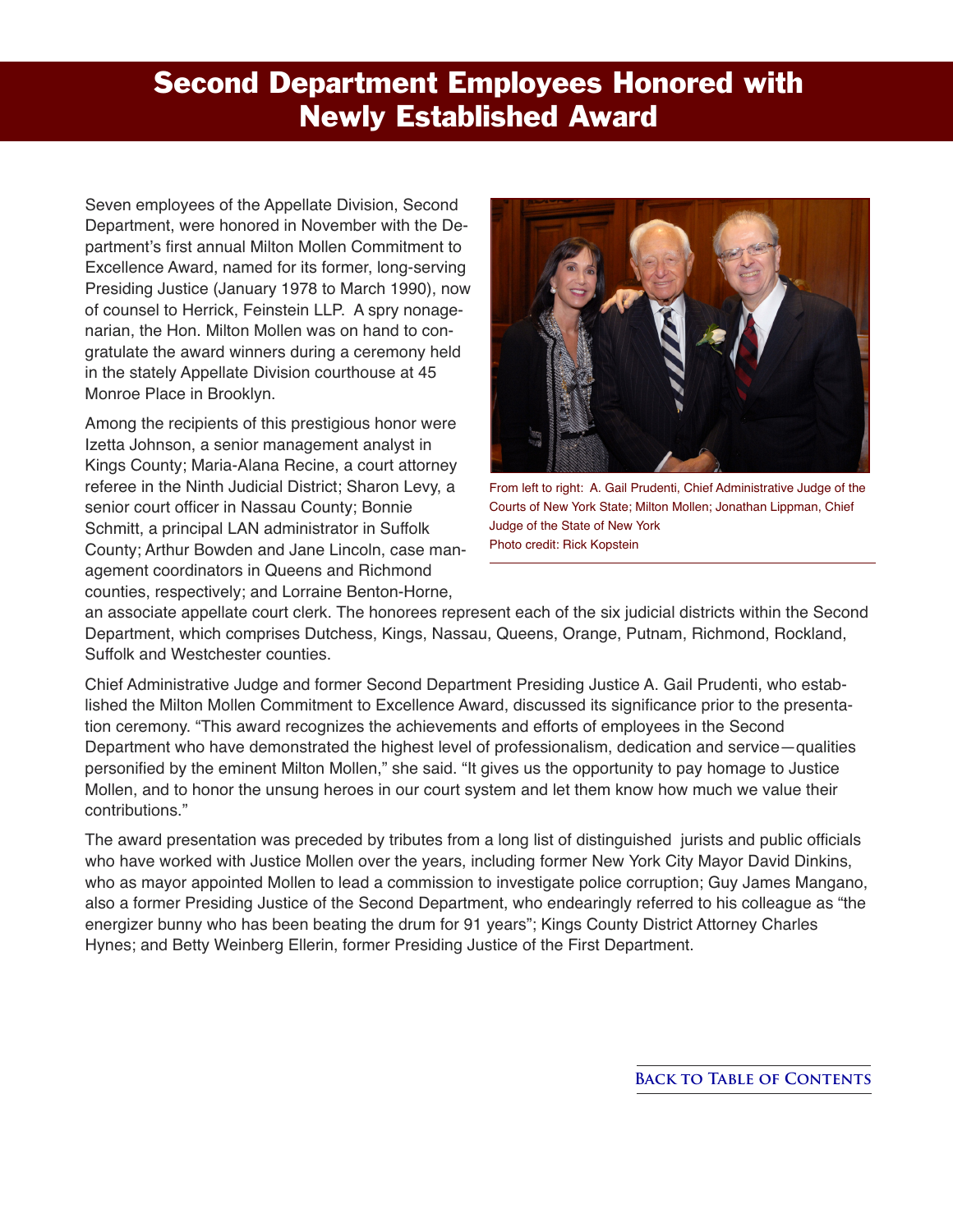## <span id="page-2-0"></span>**Thurgood Marshall: "Mr. Civil Rights"**



From left to right: Jonathan Lippman, Chief Judge of the State of New York; Sonia Sotomayor, Associate Justice of the Supreme Court of the U.S.; Professor Randall L. Kennedy; Judith S. Kaye, Former Chief Judge of the State of New York; George Bundy Smith, former Associate Judge of the New York State Court of Appeals; Albert M. Rosenblatt, President, The Historical Society of the Courts of the State of New York

Photo credit: Rick Kopstein

The Supreme Court Historical Society and The Historical Society of the Courts of the State of New York hosted a tribute in February, in commemoration of Black History Month, to trailblazer Thurgood Marshall, the first African American to sit on both the Court of Appeals, Second Circuit—which comprises New York, Connecticut and Vermont—and the U.S. Supreme Court, joining the former in 1961 and the latter in 1967.

New York State Chief Judge Jonathan Lippman and former Chief Judge Judith Kaye introduced the event, part two of the series, "Nominated from New York: The Empire State's Contributions to the Supreme Court Bench," held at the New York City Bar Association's headquarters in mid-Manhattan.

U.S. Supreme Court Associate Justice Sonia Sotomayor welcomed the keynote speaker, Professor Randall L. Kennedy of Harvard Law School, who clerked for Marshall in the early 80s. Describing Marshall as "the embodiment of the American dream for a just society," Justice Sotomayer called him "one of our own," also reminding the audience that there are currently four Supreme Court justices from New York State. "He opened an era of change and opened the door for a kid of Puerto Rican heritage like me to become a Supreme Court justice," she said.

Professor Kennedy discussed Marshall's early years, during which he worked primarily as a civil rights lawyer, becoming the lead attorney for the NAACP and earning the nickname "Mr. Civil Rights" for his passionate pursuit of equal justice.

In 1940, Marshall made his first appearance before the U.S. Supreme Court, representing four black men who had been sentenced to death as a result of coercive interrogation. He won a unanimous reversal for them. Six years later, he represented Irene Morgan v. the State of Virginia. Miss Morgan had been asked to get off a bus traveling interstate to make way for white passengers. According to Virginia law at the time, this was considered a legitimate request. But, because the travel was interstate, Marshall argued, the laws governing Virginia were invalid. He won another seminal case.